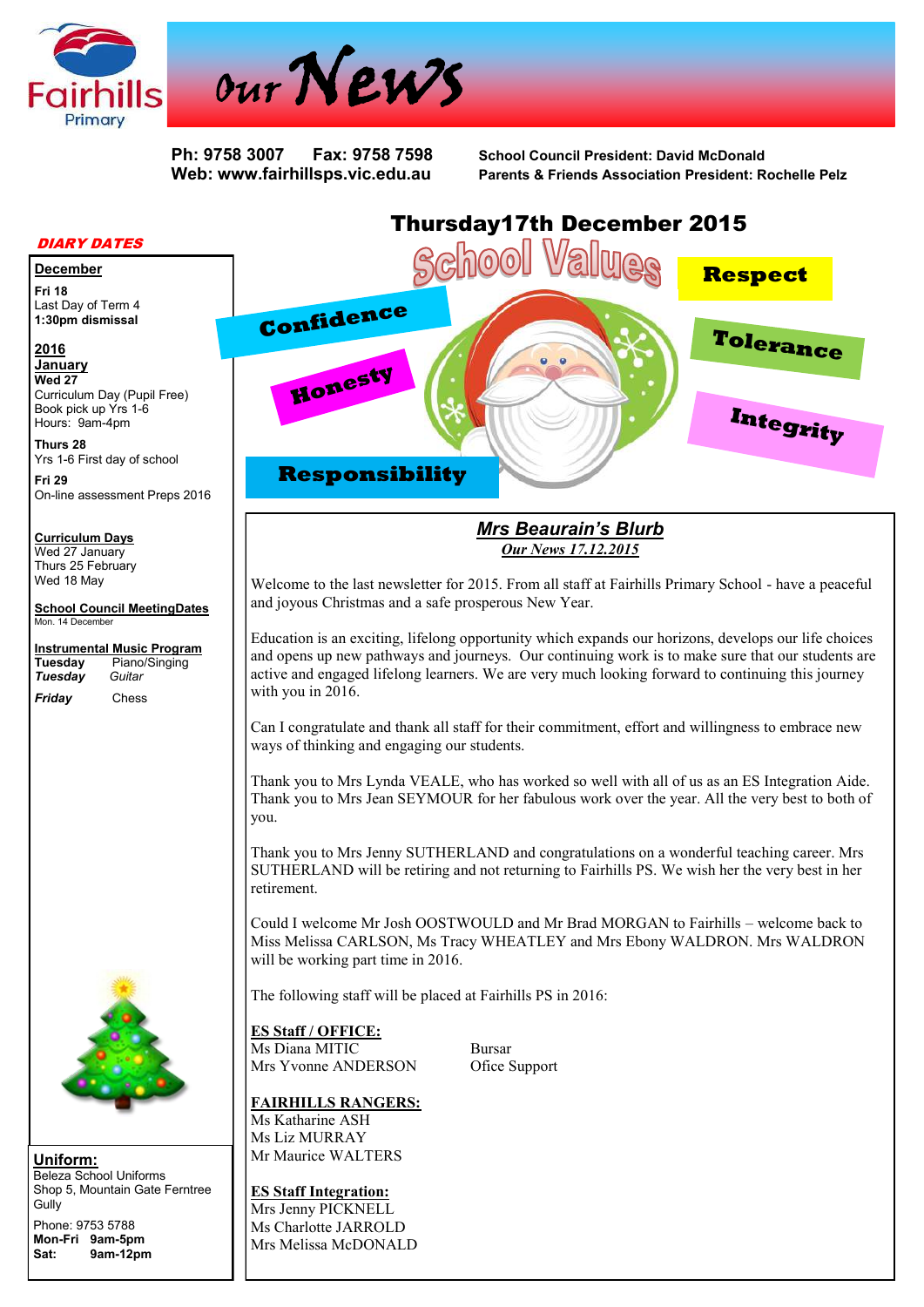# **student Awards**



FD: Subhan—For excellent listening and 5 point checks.



FD: Trinity—For excellent listening and 5 point checks.



1/2S: Kailei— For using her very best manners when doing work in another classroom.



1/2S: Jakob— For using his



best manners when doing work in another classroom.

2/3T: Jayden— For displaying great co-operative skills during group tasks and always trying his best. Keep up the great work!



2/3T: Ella — For displaying great co-operative skills during group tasks and always trying her best. Keep up the great work.



Fairhills Rangers: Johnny—For great research on fingerprints.

3/4H: Teagan - For excellent improvement in handwriting.



4/5W: Piper—For showing leadership qualities throughout the week.



5/6K: Angel—For improving her reading and writing with a more positive attitude.



Music: Maisie - For singing beautifully, knowing all the words and actions.



Reading: - Storm— For fantastic reading aloud and retelling the story.



Language: Piper— For good listening and great effort to improve her pronunciation.



Ms Svetlana USATOV Oral Language Program Mr Rhys McKENZIE Youth Worker

# **CHAPLAIN:**

Jacqui CARTER

**CURRICULUM LEADER:** Mrs Cheryl SMITH

#### **CLASS TEACHERS:**

Mrs Debby DAVIDOVIC FOUNDATION D (PREP) Miss Melissa CARLSON 1/2C Mr Josh OOSTWOUD 1/2O Ms Jenna TAMPALINE  $3/4T$ Mrs Ebony WALDRON and Ms Chris HARWOOD 3/4WH Ms Tracy WHEATLEY 5/6W Mr Brad MORGAN 5/6M

## **SPECIALISTS:**

Mrs Fiona MILINGTON PE Mrs Debbie TAIT Performing Arts (Art) Mrs Chris HARWOOD Performing Arts (Music) Miss Jiaqi PING LOTE - Mandarin<br>Ms Jennie TUVEY Information and Di Mrs Sandra BOTH Reading Recovery/Literacy support

Ms Jennie TUVEY Information and Digital Literacy Learning Leader<br>Mrs Vilma KEENAN Library/classroom support Library/classroom support

Thank you to Rhys guitar and Jessica voice and keyboard for providing individual music lessons and to Toni for teaching us to love and play chess.

Thank you to *SHERPA* workers who have looked after us so well before and after school.

Well done to all of our students on a very successful 2015. Great effort guys!

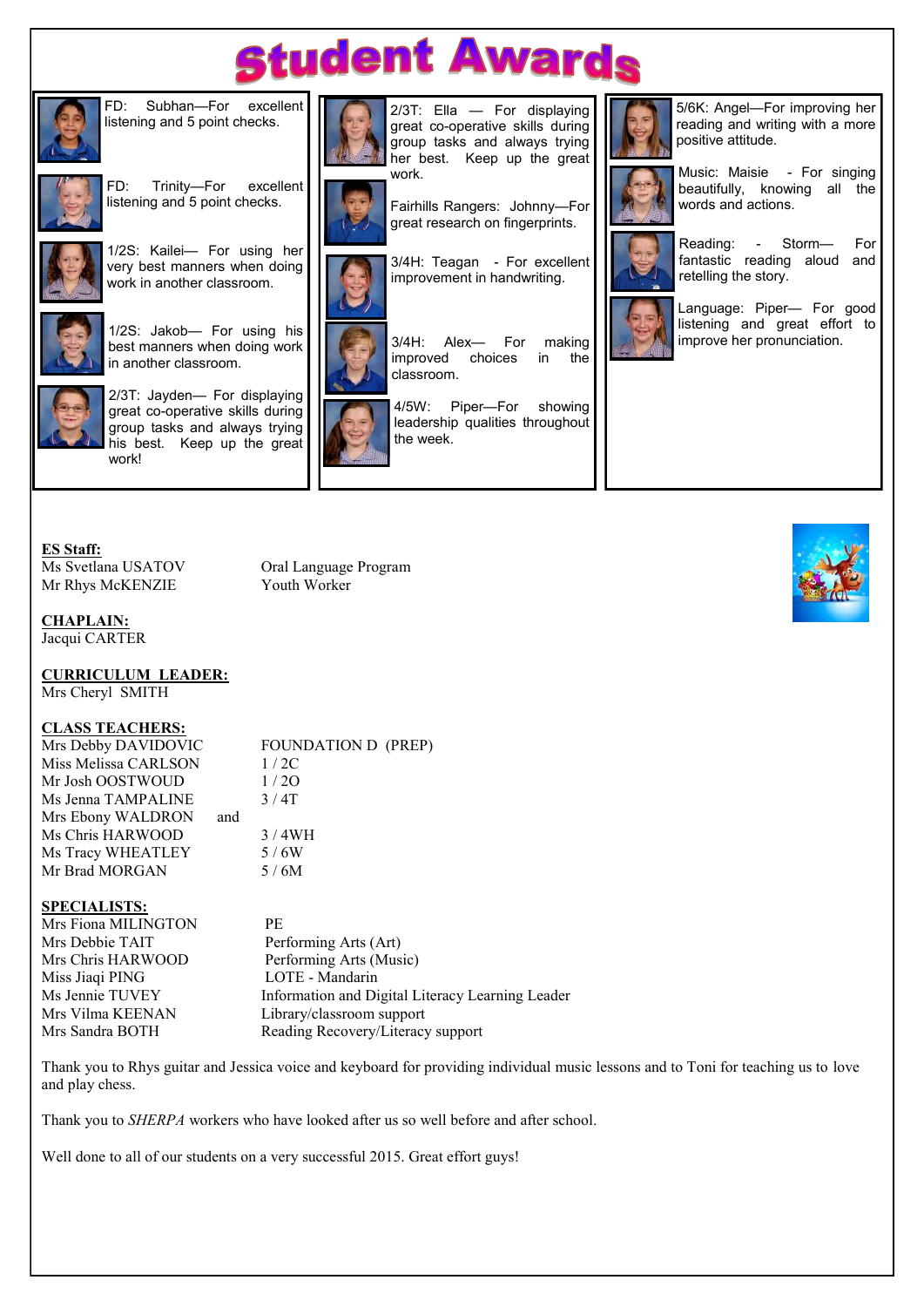Thank you to our fabulous families and parents in our community. Your support and understanding means that the parent/school partnership we so strongly encourage gives everyone at Fairhills PS the best possible opportunities.

Goodbye and all the very best to our graduating 2015 Year 6 students. Make the most of every opportunity, think about your choices and the impact they have on your family, friends and communities. Follow your passions and be the very best that you can be. Goodbye and good luck to the families who are leaving Fairhills PS. We wish you well in your future endeavours.

The Fairhills PS *Start Up and Rigour and Routine* will again run at the beginning of 2016. Staff and students use this time to build respectful tolerant relationships, individual and class understandings and community spirit*.* We will hold a whole school community celebration at the end of the first three weeks.

Can I thank the School Council President Mr Chris WAIXEL and all School Councillors for their dedication to making our community the very best it can be. Can I also thank the members of the PFA, all of the helpers, volunteers and mentors and all of our students for a top effort 2016.

Lastly thank you to every single one of you for making my work so enjoyable and rewarding. Thank you to all who have shown care, consideration and thoughtfulness. Thank you for your encouragement, tolerance, honesty and good humour. Enjoy a peaceful, joyous Christmas and a safe, prosperous New Year. May 2016 be an enriching and successful one.

Moi



*Its Harvest Time!*

In our raised garden beds at school we have lots of produce which is ready to harvest now or in the next few weeks. There are tomatoes, beans, cabbages, strawberries, capsicum, lettuces and herbs.

We are due for a long, hot summer and it would be disappointing to waste our vegetables. If you are passing through the school, please feel welcome to pick anything that is ripe. We will replant again in Autumn.

Sandra and staff

# *Youth Space*

I would like to wish everyone a Merry Christmas and a safe happy holidays and a Happy new year. For the 2015 grade 6 heading into year 7 next year I want to wish you all the very best for High school, make the most of everything have fun and learn heaps; and feel free to come and visit me at anytime. So from the AWESOME youth worker

MERRY CHRISTMAS. And I look forward to seeing you all in 2016.

"Don't cry because it's over, smile because it happened." Theodor Seuss Geisel

Regards, Rhys McKenzie Youth Worker